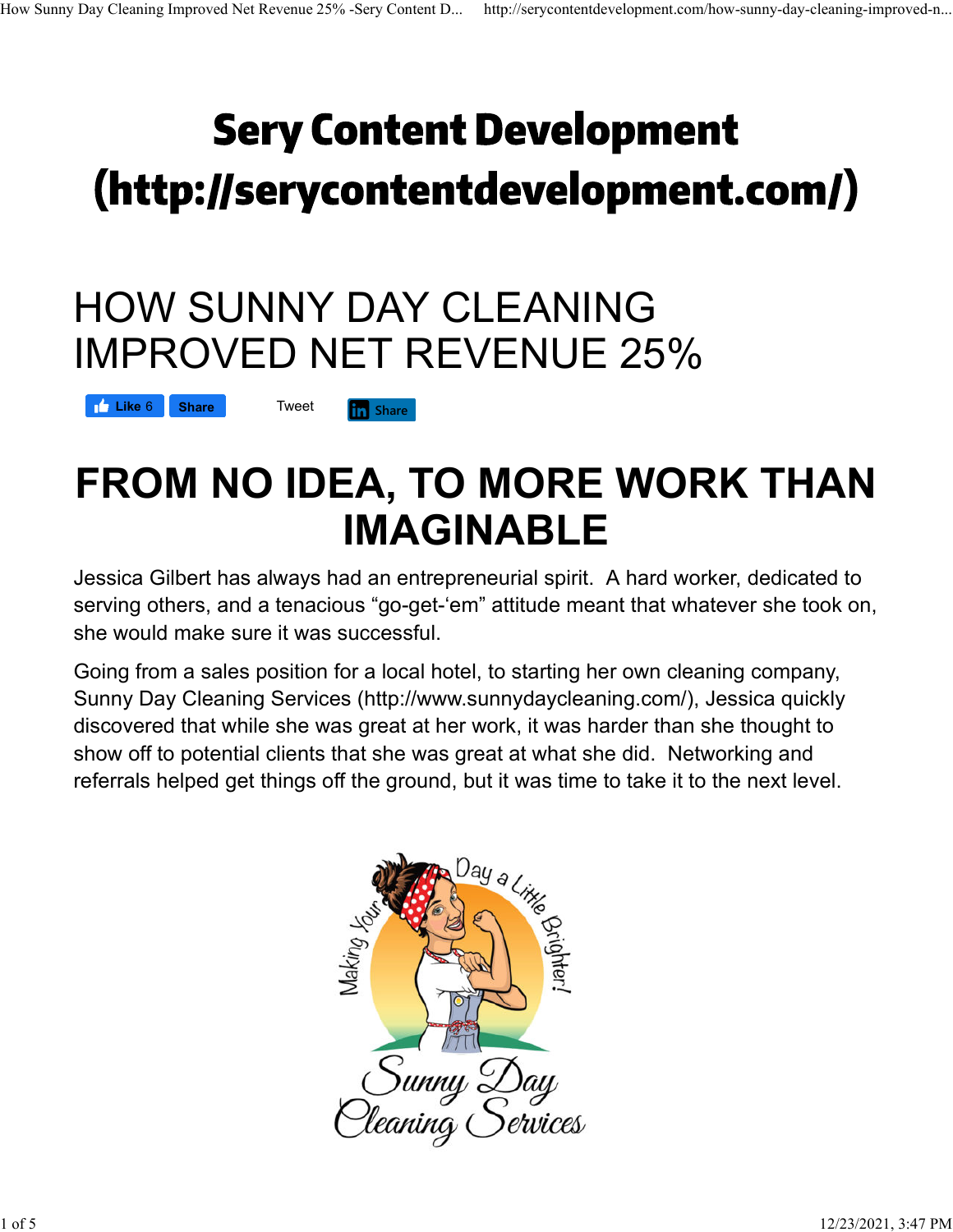There was a problem though. She didn't know what the next level looked like, how to get it started, or where to focus her efforts. She struggled with "bragging" about herself, and the idea of creating her own advertising made her feel "weird and squirmy."

#### **Didn't know what she didn't know**

Jessica met Scott from Sery Content Development through the networking group Biz to Biz. During her tenure at the hotel, she gathered leads to help in convention center sales. After transitioning from employee to business owner, she joined Biz to Biz again to help grow her new cleaning company.

Through those meetings, she heard time and again how important it was to have a strong online presence. How social media can get you in front of your target market. How SEO moves you up the search engine ranks to show you to more people. And how content marketing and copywriting create the words to help draw prospects in and convert them into clients.

With all that knowledge she was still at a point where she knew what was needed, but not how to do it.

### **Learning how to get in front of customers**

Jessica got to a point with her business where she was at a tipping point. She was putting in the effort to ensure success, but she was at a plateau where she wouldn't grow any more without some outside help. Knowing what needed to be done, she used that go-get-'em attitude to learn how to do it.

She signed up for a class on how to build ads on Facebook. After an hour and a half of training, she realized that things weren't as simple as they seemed; putting the time necessary into building a social and online presence meant she wouldn't have time to put into bringing in business revenue.

### **An Investment in SEO and Social Management**

For a bootstrap startup, there are a few roadblocks that tend to prevent growth. The biggest one: cash flow. Paying for marketing costs is expensive, and she already learned that not paying for it costs a whole lot of time.

She took the plunge and decided to hire Sery Content Development to help improve her online presence both with search engine optimization and social media management. She spent a few late nights in from of the computer building her website to help reduce some of those out-of-pocket costs.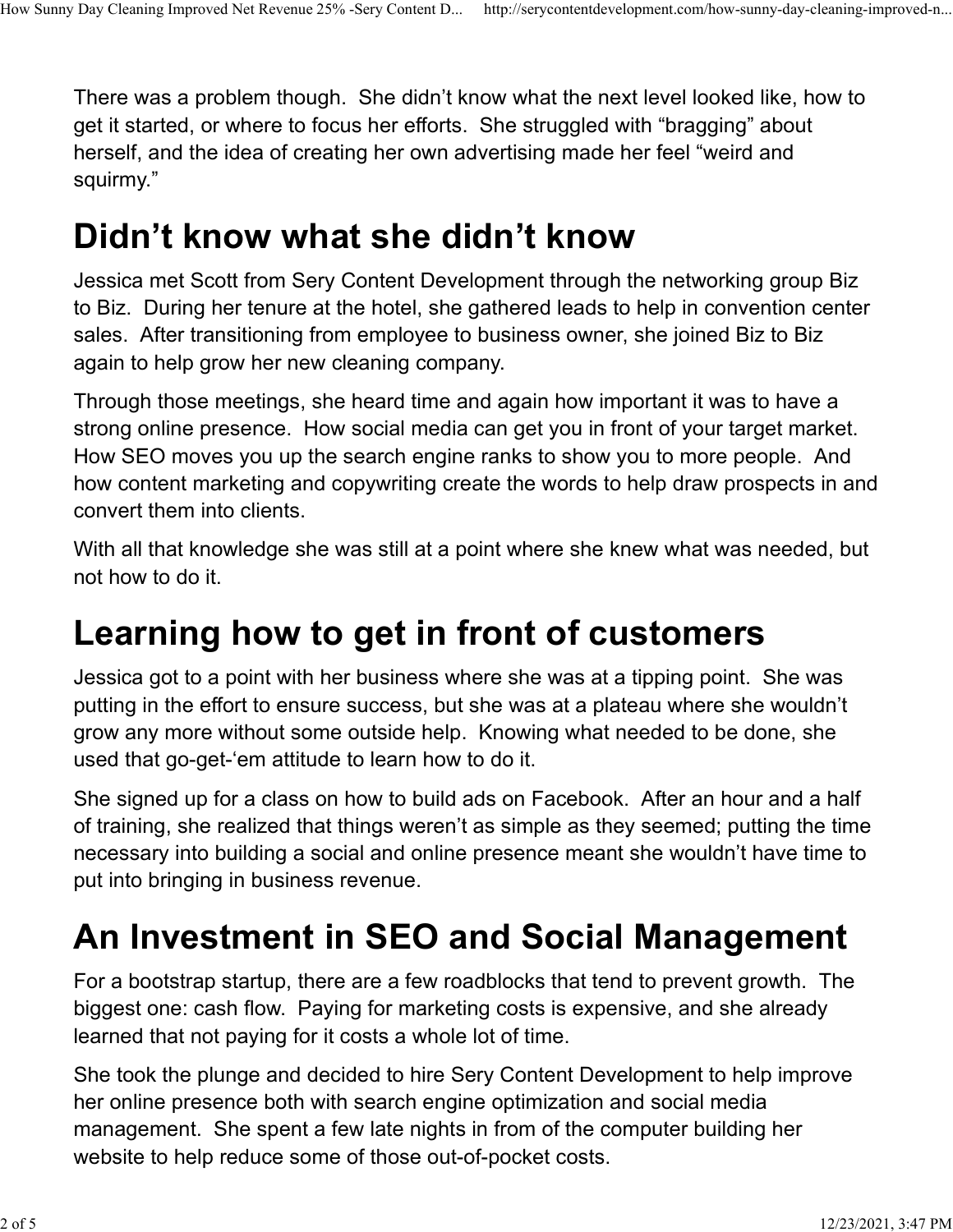When the site was up and running she was hit with another one of those "you don't know what you don't know" moments. Getting everything registered with Google was the fastest way to ensure that you will rank. Google doesn't just find the site and put it where it needs to be; instead you have to tell Google you exist and encourage proper ranking.

#### **Increased Followers, More Reviews, and Employees**

For the next six months it was largely hands-off for Jessica. She continued to handle the existing clients while Sery Content Development got everything set up on the website, Google My Business, and the Sunny Day Cleaning Facebook page (https://www.facebook.com/SunnyDayCleaningServices/). It didn't take long before change was evident. It started slowly, but grew rapidly.

With a robust Facebook page, one that hosted a couple of give-aways, the followers started coming in. With the help of paid advertisements that showed off Jessica's attention to detail and the superb job that she did cleaning residential houses, it didn't take long for quote requests to start. Soon, it was more than she could handle, so Jessica turned to her sister and asked if she would like to work alongside her.

As the website had content added and the SEO was tweaked, she started ranking higher on the search engines. Soon she went from no presence, to a Google listing with 14 reviews; more than nearly all other cleaning companies in Billings. Those reviews encouraged people to click and learn more. Those clicks lead to filling out the forms, or calling, to get quote requests on office cleaning and residential cleaning. When requests outpaced what Jessica and her sister could do, she hired more staff.

After just a few months, Sunny Day Cleaning had gone from relatively unknown, to a strong and robust online presence. Requests for cleaning quotes were coming in almost daily while Jessica and her crew scrambled to keep up. There was almost a permanent ad posted for immediate help needed (unfortunately vetting employees is a little harder than it seemed). The crew soon grew to a team of 8.

Things were in full swing. Requests were coming in. Jessica actually needed a break from all this growth and started referring the leads out to other trusted green cleaners in Billings.

### **Revenue up 25% with a Strong Foundation**

Jessica didn't know what needed to be done to take her business from a one-woman cleaning crew, to a full-fledged cleaning company. All that she knew is that she needed more clients coming in.